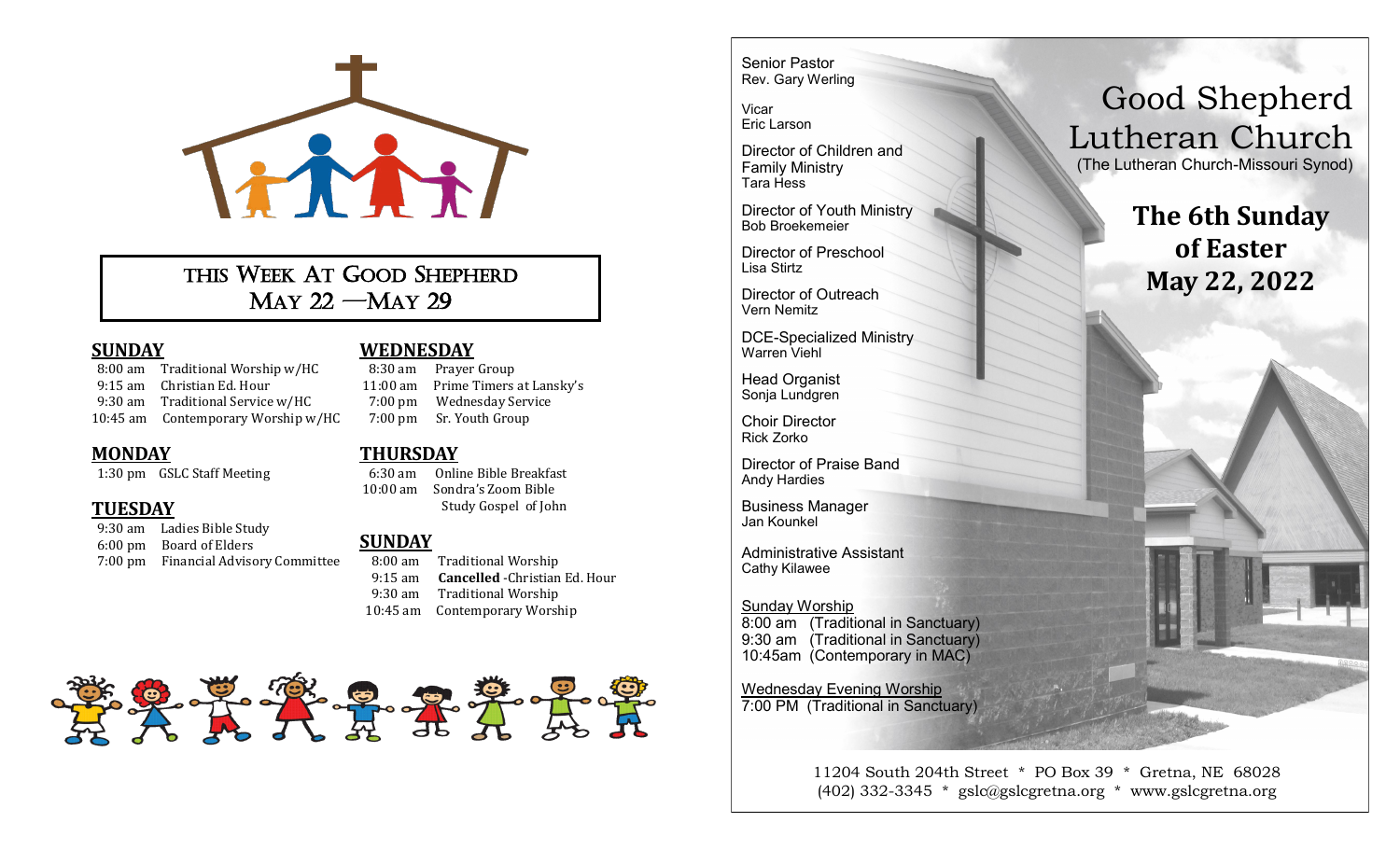# WELCOME TO GOOD SHEPHERD!

- **Thank you** for joining us today! We pray that your time in worship will encourage and strengthen you. We share the greatest hope through the One who loves us the most - Jesus Christ!
- **Altar Flowers** are displayed in the Sanctuary and MAC and can be donated by signing up in the Altar Flower book located on the table in the back of the Sanctuary/MAC entry. The cost is \$40.00 per bouquet. Please make checks payable to Good Shepherd Lutheran Church and place in Altar Flowers mailbox directly in front of the church entry doors of the sanctuary.

# **For the 8:00 a.m. & 9:30 a.m. Services in Sanctuary and 7:00 p.m. Service on Wednesday**

- **Restrooms** are located in the hallway on the north side of the sanctuary and at the southwest end of the educational wing.
- **Coffee and donut fellowship** is enjoyed on Sundays between our 8:00am and 9:30am services in the hallway by the kitchen on the north side of the sanctuary. Please join us!

## **For the 10:45a.m. Contemporary Service in the MAC**

• **Restrooms** are located on either side of the kitchen and in the hallway.

**MASKS?** At this time they are optional. If you feel you should wear one — go ahead.

# **GSLC'S 2022 MINISTRY THEME** *"THE DOORS GOD OPENS"*

God will be opening doors of ministry for us in 2022! St. Paul wrote to his Christian friends at Corinth in 1 Corinthians 16:9 to tell them that *"a wide door for effective service*" had opened up for him in Ephesus. Paul was convinced that God was calling him to go to that great city because opportunities for effective ministry were awaiting him there. In like manner, our Lord Jesus is, and will be, placing open doors of ministry for us individually and as a congregation in 2022. May God give us eyes to recognize these open doors, and hearts and lives that are willing to respond in grateful service to Him!

| SIEWARDSHIP NEWS                                              |                     |
|---------------------------------------------------------------|---------------------|
| <b>SUNDAY, MAY 15TH</b><br>$8:00AM-82 * 9:30AM-77 * 10:45-80$ |                     |
| <b>WEDNESDAY, MAY 18TH-12</b>                                 |                     |
| <b>GENERAL OFFERING</b><br><b>GIVEPLUS FOR MARCH</b>          | \$7,860<br>\$29,519 |

COUNTAIN DIN NEWS*IC* 

## **OFFERINGS REPORT FOR MARCH & APRIL**

March 2022 \$82,567 / March 2021 \$83,222 (Difference of -\$655) April 2022 \$99,675 / April 2021 \$71,567 (Difference of +28,217) **Thank you for your stewardship of the Lord's gifts for the work of His Kingdom!**

# **Stewardship Thought**

#### **Receiving and Giving**

There is a phrase that states, "The mind grows by what it takes in—the heart grows by what it gives out." Interestingly, stewardship involves both taking in and giving out. What God gives us, we are to receive graciously and thankfully. Recognizing that the many God-given gifts we receive can be used to further God's kingdom, we give generously (2 Corinthians 9:11). God gives so we can give. Thus, the cycle goes: God gives, we receive, we give, and God replenishes.

**Prayer:** Dear Lord, You are the Lord of Lords, the King of Kings, and the Alpha and the Omega, the beginning and the end. We are so blessed that You have called and chosen us to be Your children. Thank You for blessing us so richly. We especially thank You for Your Son who became our sin so we can live as forgiven and redeemed people who will spend eternity with You. Help us to share our blessings with others. Christ's name we pray. Amen.

**LCMSFoundation** Faithful stewardship of your estate means keeping up with changes in the world and in your personal life and making sure that your plans are up to date. Tax laws change constantly as different political parties move in and out of power. Thirty years ago, your estate might have had to pay federal estate tax if it was valued over \$600,000. Today that number is \$12 Million. Five years ago, you could bequest your IRA to family over their lifetime. Today they must cash it out in ten years. Your LCMS Gift Planning Counselor can help you begin to identify areas where taxes and your plan don't line up. Contact Craig Stirtz at 402-616-0312 or craig.stirtz@lfnd.org .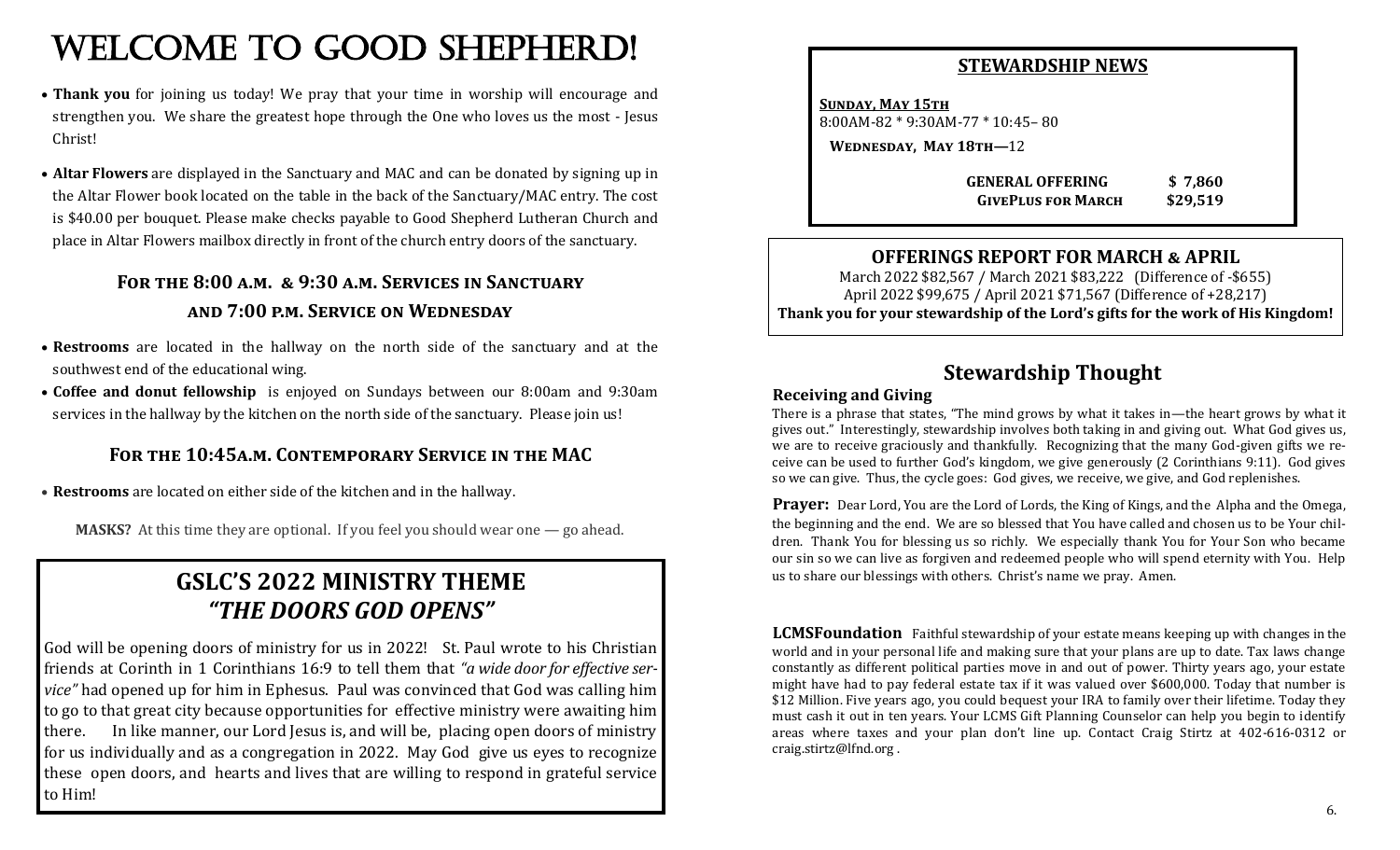**WEE LAMBS PRESCHOOL OPENING** Do you love kids? Are you interested in serving God by increasing his Kingdom? Wee Lambs has the position of AIDE open. The opening is for Monday, Wednesday, and Fridays afternoons beginning August 15th. If interested contact Carol Theall at 402-677-1926 or by email at carol.theall@gslcgretna.org.

#### **VACATION BIBLE SCHOOL 2022 \*\* June 5-9**

**Volunteers Needed for VBS** I'm looking for Middle School (completing 6th grade May 2022), High School, College Students and Adults who want to help with Vacation Bible School. In about a month we will have a building full of students eager to learn more about Jesus and have a blast doing it. We need craft leaders, game leaders, decorators, small group leaders, and more to make this one of the best weeks of the year for our children. If you would like to know more are ready to dive in please contact Tara Hess at the church office. We would love to have you on our Making Waves team and show you how you can make a difference in the world of our kids!

**Making Waves VBS** This year at VBS the kids will learn how they can make a difference in the world around us! This theme will be reenforced through games, snacks, crafts, small groups, and more! Children 3 years old (with a trusted adult) through 5th graders (finishing 5th grade May of 2022) are welcome to register for this amazing week! Please head over to the church website to learn more... but do it soon! Register now so we can be prepared for the best week ever! VBS starts June 5th!

**DATE CHANGE -SPLISH, SPLASH! It's a POOL PARTY BASH!!** The date will be changing. This no longer will be on July 10th — update to follow.

**CASSEROLE SALES** GSLC Youth Groups are selling those yummy casseroles. For the month of June, we are selling Chicken Enchilada's. The family size is \$25.00 and serves 5-7 and the small size at \$15.00 serves 3-4. The orders for the Chicken Enchilada's are due by June 1st and will be available at church for pickup on Sunday, June 5th. Signup sheets are in the tables at the entrance of the Sanctuary and MAC.

**LUTHERAN WOMENS MISSIONARY LEAGUE (LWML)** The convention this year will be July 22-23, 2022 and held at the Ramada Inn in Columbus, NE. Beginning at 9:30AM on Friday with a worship service. We would love to have our LWML sisters and friends attend this special event. You can register online at lwmlnebraskanorth.org . For questions, please reach out to Lisa Stirtz, NE North LWML President at 402-657-0797

**CONFIRMATION PICTURES** The Confirmation pictures have moved from the church office to the table at the entrance of the Sanctuary. Don't forget to pick yours up!

**VICAR TO ASSOCIATE PASTOR** We received happy news on April 26 that the Board of Placement of Concordia Seminary in St. Louis granted our call to Vicar Eric to serve as our associate pastor. He is gladly accepting the call and will be installed here on the afternoon of Sunday, July 10. Thanks be to God!

# **NOTES FOR TODAY'S SERVICES**

**SERVING TODAY Pastor:** Gary Werling. **Vicar:** Eric Larson. **Elders**: 8:00/9:30-Josh Richling; 10:45-Shaun Nienhueser. **Ushers:** 8:00–Chet Sears, Eric Windeknecht, Darrin Ahrens, Ron Dickmeyer; 9:30-Bob Kincade, Darren Brewer, Jeff Cogswell, John Oetting; 10:45-Aiden Fragger, Andrew Fragger, Butch Mumm, Jeff Nielson. **Greeters:** 8:00-Kathy & Dale Haecker; 9:30-Robb McKay. **Acolyte:** 8:00-Jack Starr. **Lector:** 8:00-Lynne Draper; 9:30-Mikki Nienhueser; 10:45-Ron Kehlenbeck. **Communion Setup:** 8:00/9:30-Carol Dickmeyer; 10:45-Loretta Hardies, WED-Karin Caldwell. **Counter:** Kim & Dustin Spilker. **Pew Custodian:** Angie Richling. **Organist:** Cindy Nodshov. **Live Stream/ProPresenter:** 8:00-Lisa Billman & Charles Hess; 10:45–Gina Long & Andy Hardies. **Sound:**  10:45-Ben Carpick **Praise Band:** Vocals-Amanda Krancj, Christal Kucherea, Reagan Cheleen, Olivia Carpick; Keyboard-Amanda Carpick; Drums-Andy Hardies.

#### **PLEASE RECORD YOUR ATTENDANCE WITH US TODAY For the Sanctuary services,**

please record your information on the blue cards in the Sanctuary pew racks and pass them to the end of the inside of your row to be picked up by the ushers after they deliver the offering. **For the MAC service,** please record your attendance in the red folder located in each row of chairs and pass the folder to others in your row. The folders will be picked up after the MAC service. **Yellow PRAYER CARDS** are for special prayers that you would like our prayer team to pray for. Please drop them in the back of the Sanctuary or in the Mac entry way in the "Prayer Card" basket.

**THE LORD'S SUPPER TODAY** We invite adult baptized Christians who are one with us in the fellowship of faith to come to the Lord's altar and receive with us in the Holy Communion the very body and blood of Jesus. Our Lord Jesus has given this Supper and Sacrament to assure us that our sins are forgiven and we have eternal life through faith in Him. Adult baptized Christians who come to this table of our Lord should first:

- Confess all sins to God
- Believe in Jesus as Savior and Lord
- Desire the Spirit's power to live a Christ-like life
- Recognize the Real Presence of Christ's body and blood in this Sacrament

Please contact a pastor if you have a question about communion. May the Lord strengthen us in the forgiveness of sins unto eternal life.

**BAPTISM TODAY** Baptized during the 10:45AM service today is Lucille Jo Lambert, daughter of Layne and Emily Lambert. Lucille was born on May 28, 2021 and her Christian sponsors are Josh and Kaydee Kingston. We pray God's gracious blessings upon Lucille as she begins her journey of faith today as a precious child of our Heavenly Father!

2. Johns; **5/24-**Brock & Laura Thornburg; **5/25-**Kevin & Erin Buse, John & Kaitlyn Lawless; **5/26-**Loren **PRAYERS OF INTERCESSION Birthdays: 5/22-**Cory Bachman, Leo Feak, Joan Jacoby, Devon Kincade, Abbie Zavadil; **5/23-**Robyn Brown, Calen Dudney, William Frazer, Clara Gobber, Kati Harmon, Beckett Oetting, Avery Stephany; **5/24-**Rose Hentzen, Jevaya Howard; **5/25-**Ashley Heesacker, Norma Kenney; **5/26-**Adelyn Harms, Mason Harris; **5/27-**Braxton Boyd, Angie Elrod, Tully Kessler, Brooklynne LaFontaine, Leo Paulsen; **5/28-**Austin Heesacker, Kyle Henning, Micah Samson, Owen Simodynes. **Anniversaries: 5/22**-Larry & Kathy Heidemann, Jeff & Linda Hogrefe, Ron & Alane